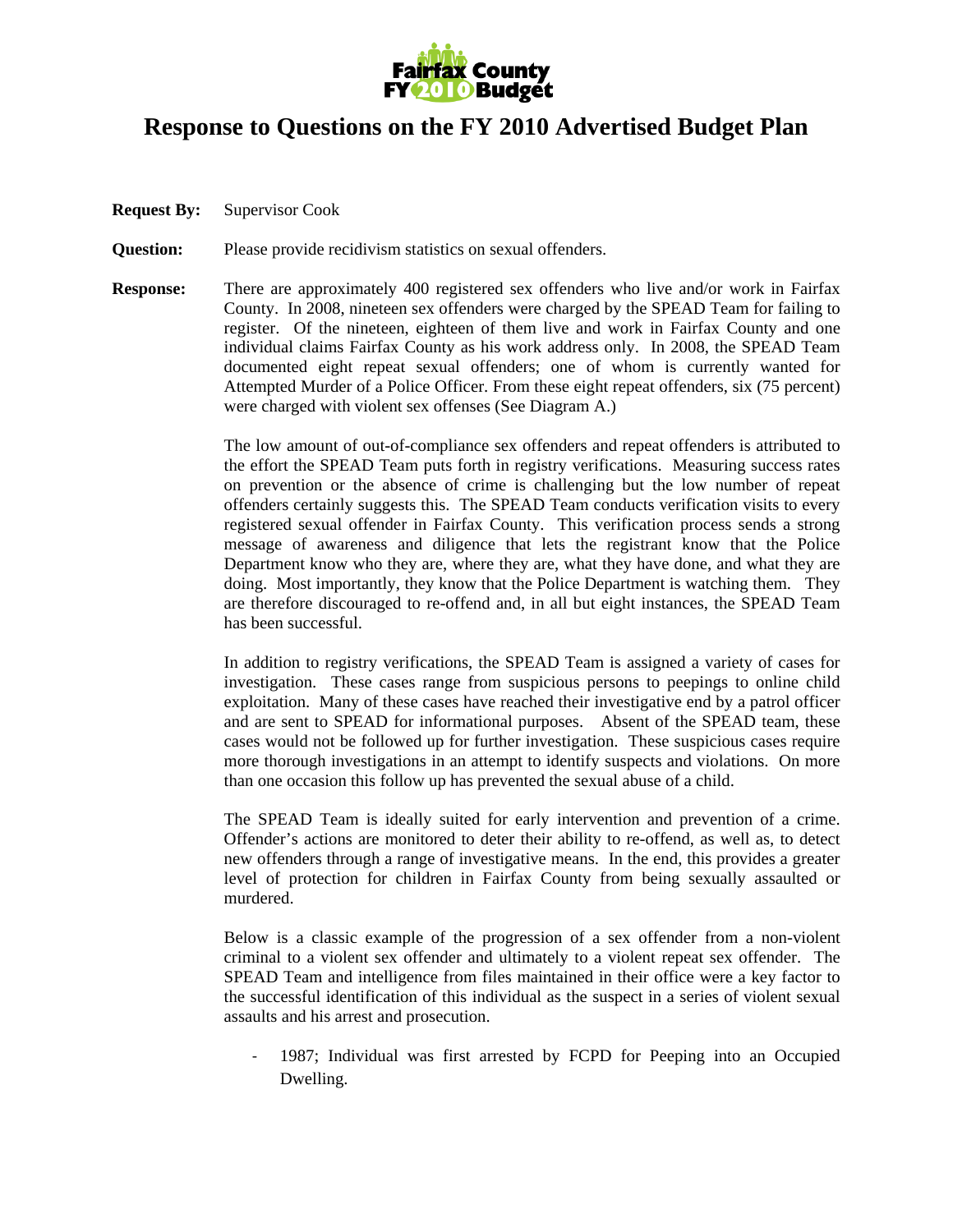- 1988; Individual was again arrested by FCPD for Unlawful Entry.
- ‐ 1990; Individual was arrested for Burglary, Malicious Wounding and Sexual Battery.
	- o Sentenced to 30 years in prison
	- o **Registered as a Sex Offender**
- ‐ 2008; Individual was released from prison.
- ‐ 2008; A series of violent sexual attacks were reported in the Annandale and Falls Church areas.
- ‐ 2008; **Individual identified as a suspect through a routine sex offender registry verification by the SPEAD Team**.
	- o Intelligence files on Individual helped to develop a profile of him and his capabilities.
- 2008; February  $6<sup>th</sup>$ , multiple surveillance teams, to include SPEAD Team members, were conducting active surveillance on this individual when he violently attacked a female by tackling her and dragging her under shrubbery while he covered her mouth to muffle her screams. This individual was attempting to remove the victim's pants as the surveillance teams arrived and stopped the attack. This all happened in under a minute.
- ‐ 2009; February, individual was sentenced to **Life in Prison**.
- ‐ Had it not been for the efforts of the SPEAD Team, this individual would not have been identified as quickly as he had and *at least* one additional sexual assault (possibly rape) would have taken place.